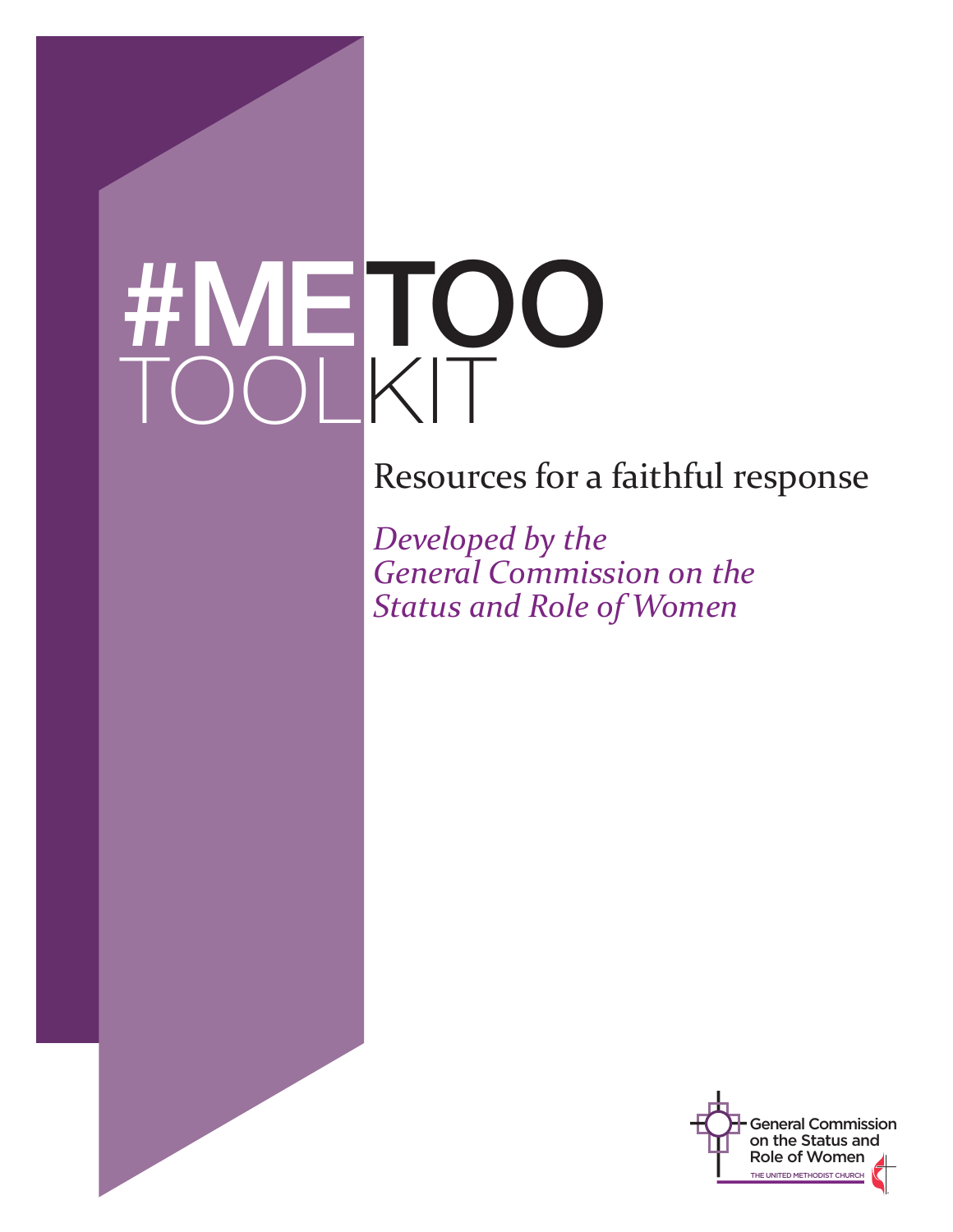There is no longer Jew or Greek, there is no longer slave or free, there is no longer male and female; for all of you are one in Christ Jesus. **77** 

— GALATIANS 3:28



www.gcsrw.org Email: info@gcsrw.org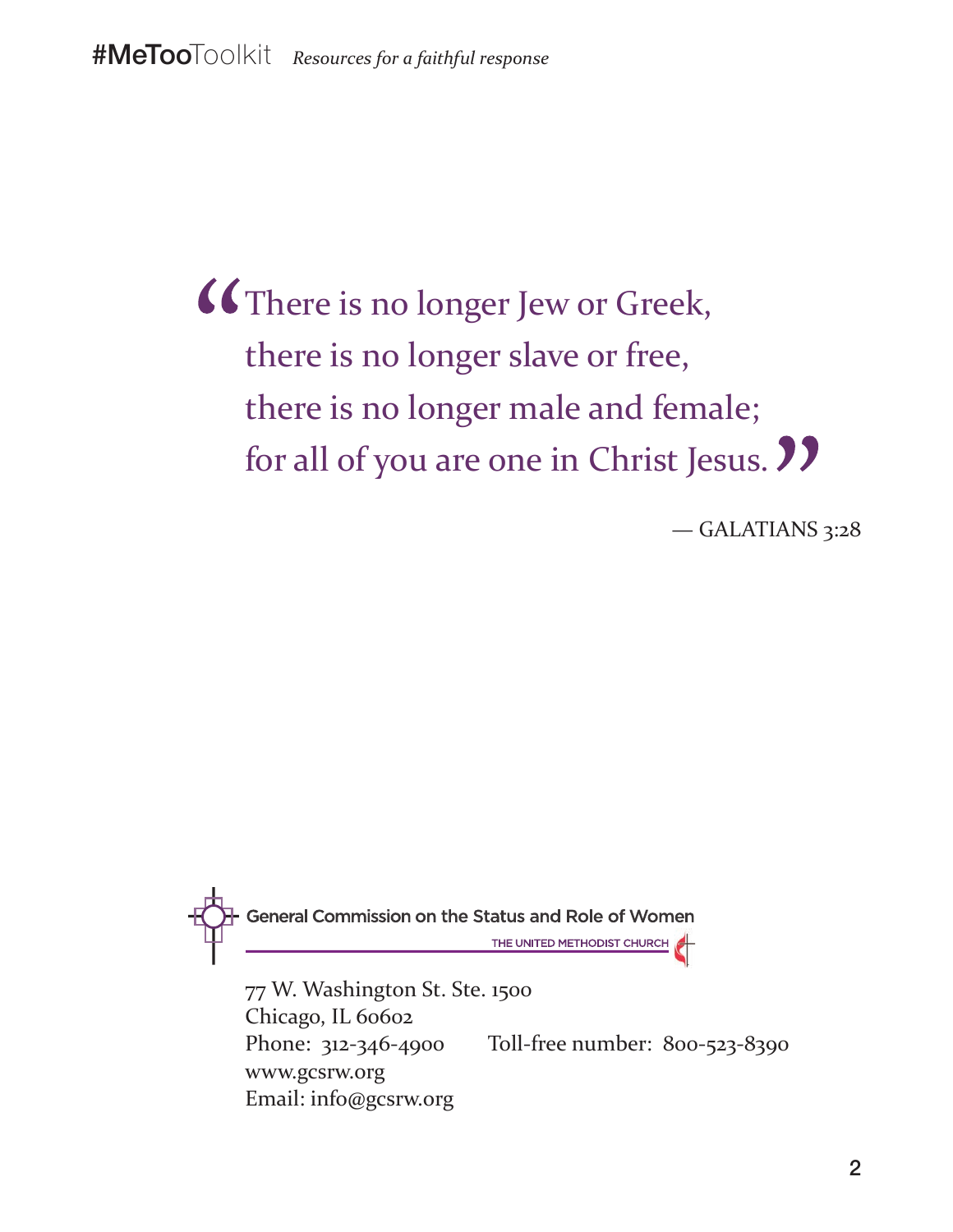### Table of Contents

| Introduction                                           | $\overline{4}$              |
|--------------------------------------------------------|-----------------------------|
| The Nurturing Community                                | 5                           |
| What can you do?                                       | 6                           |
| What can your local ministry do?                       | 7                           |
| <b>Book Discussion</b>                                 | 8                           |
| Liturgical Resources                                   | 9                           |
| Reflection                                             | 11                          |
| <b>Resources</b>                                       | 12                          |
| Joint Statement of The Council of Bishops with         |                             |
| The General Commission on the Status and Role of Women | 13                          |
| <b>Bulletin Insert</b>                                 | $15 \overline{\phantom{0}}$ |
| <b>UM Sexual Ethics Flyer</b>                          | 17                          |

3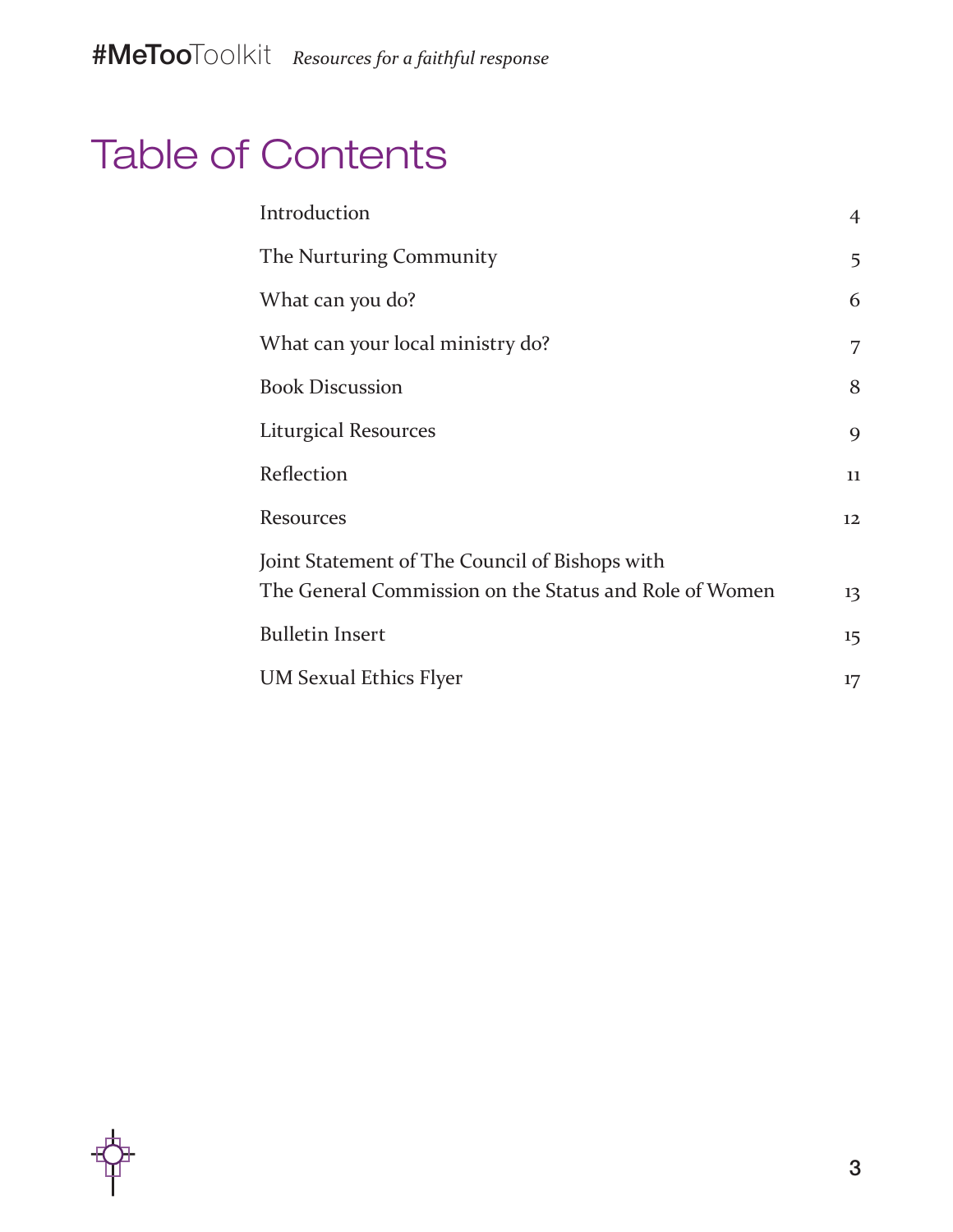#### Introduction

**Welcome to the #MeToo toolkit for people in all ministry settings.** This resource has been developed by the General Commission on the Status and Role of Women (GCSRW) which joins others around the world in addressing the prevalence and problem of sexual misconduct throughout our Church and society.

The toolkit offers resources of printed materials, links to important websites, as well as suggestions for participatory conversations designed to encourage dialogue to help people identify, understand, and respond to the reality of sexual misconduct. All of which are intended to help guide people to a deeper understanding of the problem of sexual misconduct and resources/beliefs of The United Methodist Church in response to this problem.

Sexual misconduct is fueled by deeply rooted attitudes and beliefs about power, gender, and authority. The resources in this toolkit are offered to promote the conversations and selfreflection necessary to transform these harmful beliefs. We are hopeful you will find the information helpful as you move forward with courage to address the sin of sexual misconduct throughout the Church and society. This ministry is essential for the transformation of the world.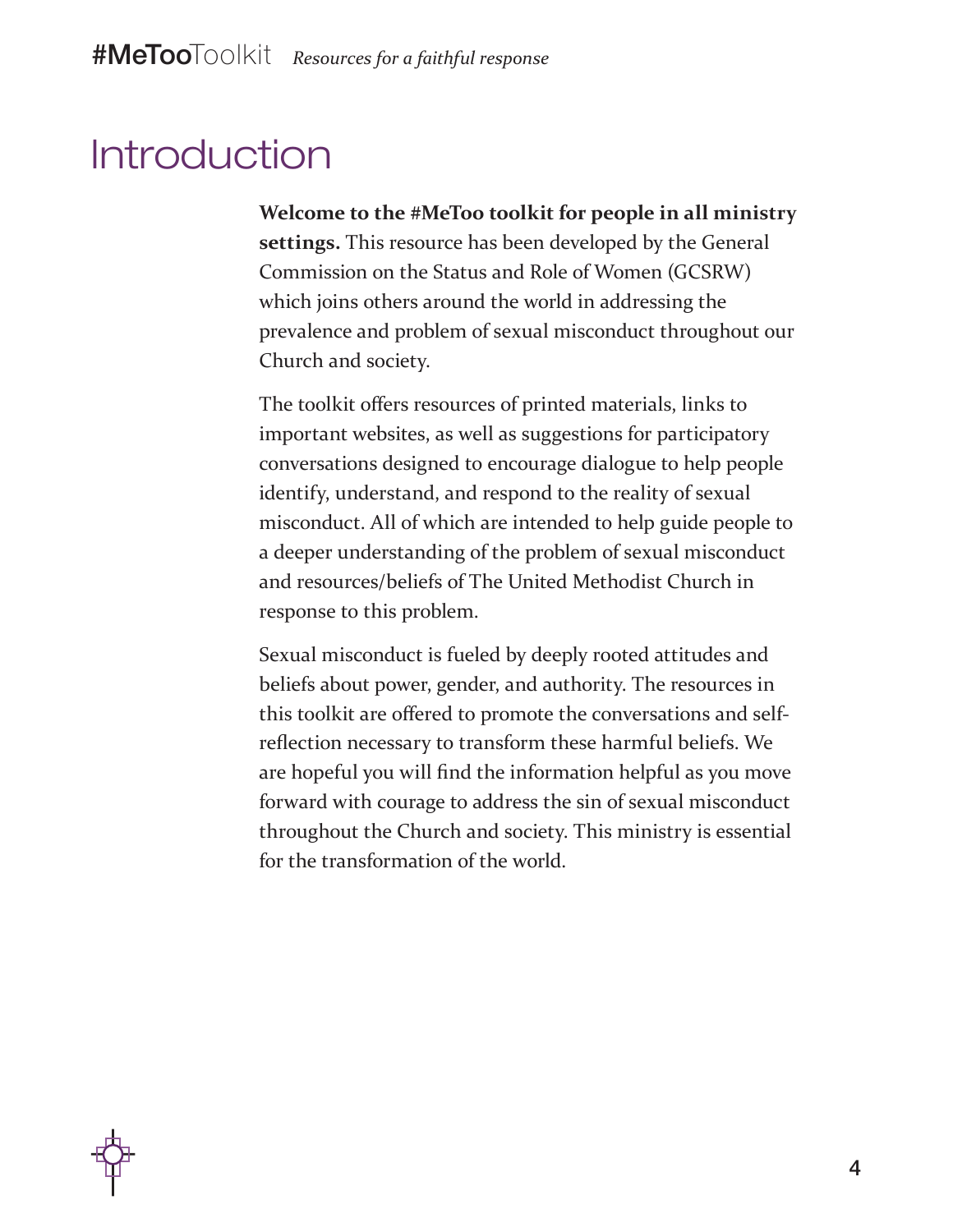### The Nurturing Community

- (F) "We reject the erroneous notion that one gender is superior to another…."
- (I) "Violent, disrespectful, or abusive sexual expressions do not confirm sexuality as God's good gift."
- (J) "Sexual harassment must be understood as an exploitation of a power relationship…"
- (P) "Sexual assault is wrong. It does not matter what the person is wearing….."
- (Q) "We oppose all forms of pornography and consider its use a form of sexual misconduct."

*¶161 The Social Principles, The Book of Discipline of The United Methodist Church*

"Sexual Misconduct within ministerial relationships is a **betrayal of sacred trust.** It is a continuum of sexual or gender-directed behaviors by either a lay or clergy person within a ministerial relationship (paid or unpaid). It can include child abuse, adult sexual abuse, harassment, rape or sexual assault, sexualized verbal comments or visuals, unwelcome touching and advances, use of sexualized materials including pornography, stalking, sexual abuse of youth or those without capacity to consent, or misuse of the pastoral or ministerial position using sexualized conduct to take advantage of the vulnerability of another."

*United Methodist Book of Resolutions #2044*

"The sin of sexual misconduct must be named by the Church at every level of ministry… the Council of Bishops joins with The General Commission on the Status and Role of Women to strongly encourage and support the reporting of sexual misconduct, including sexual harassment allegations within the Church."

*Statement from The United Methodist Council of Bishops together with GCSRW*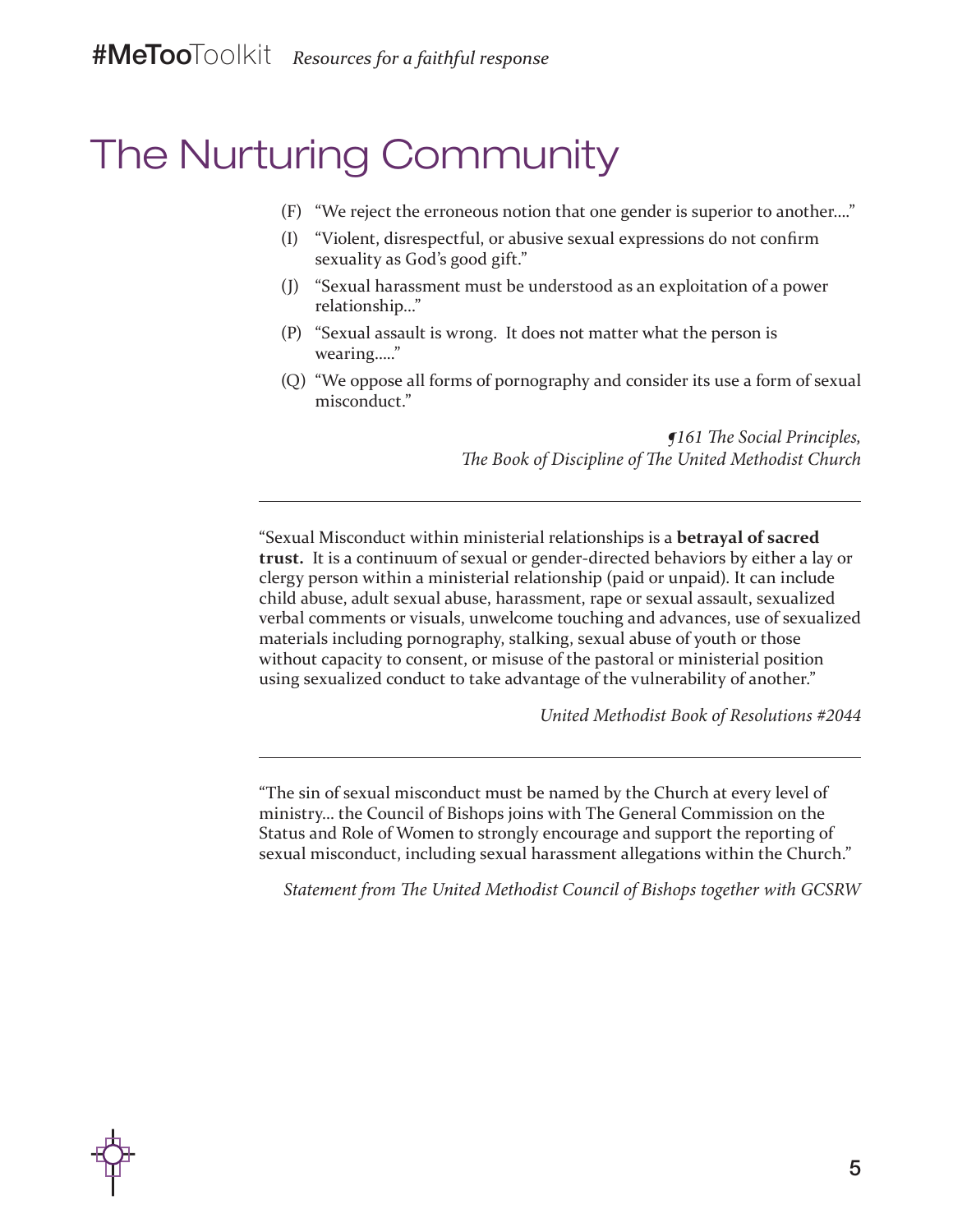### What can you do?

Every United Methodist is called to do no harm and do good. How can you respond to this #MeToo moment?

- ›› Refuse to be a silent bystander when you hear or see someone say or do something that could be harassment. Intervene! How are we holding one another accountable for behavior?
- **>>** Respect and affirm women and men in such a way that they know they will be believed if they choose to confide their experiences. One way to practice and cultivate a culture of respect and affirmation is by supporting women called to ministry. Contact the chairperson of your annual conference's COSROW. Download our free resources' and use them in your local setting. Engage and discuss *SHE* by Karoline Lewis<sup>2</sup> in small groups.
- ›› Encourage your local church to utilize the resources on page 12
- **>>** The simplest and most profound act of Christian response is this: listening to those who have suffered. By listening to stories, we can learn. And by learning, perhaps we as local church communities can take proactive steps to prevent more abuse from happening and to help survivors find true healing in Christ. As one victim disclosed, "My church helped me to see how God sees me and who I am, instead of who I am not."

*The simplest and most profound act of Christian response is this: listening to those who have suffered.*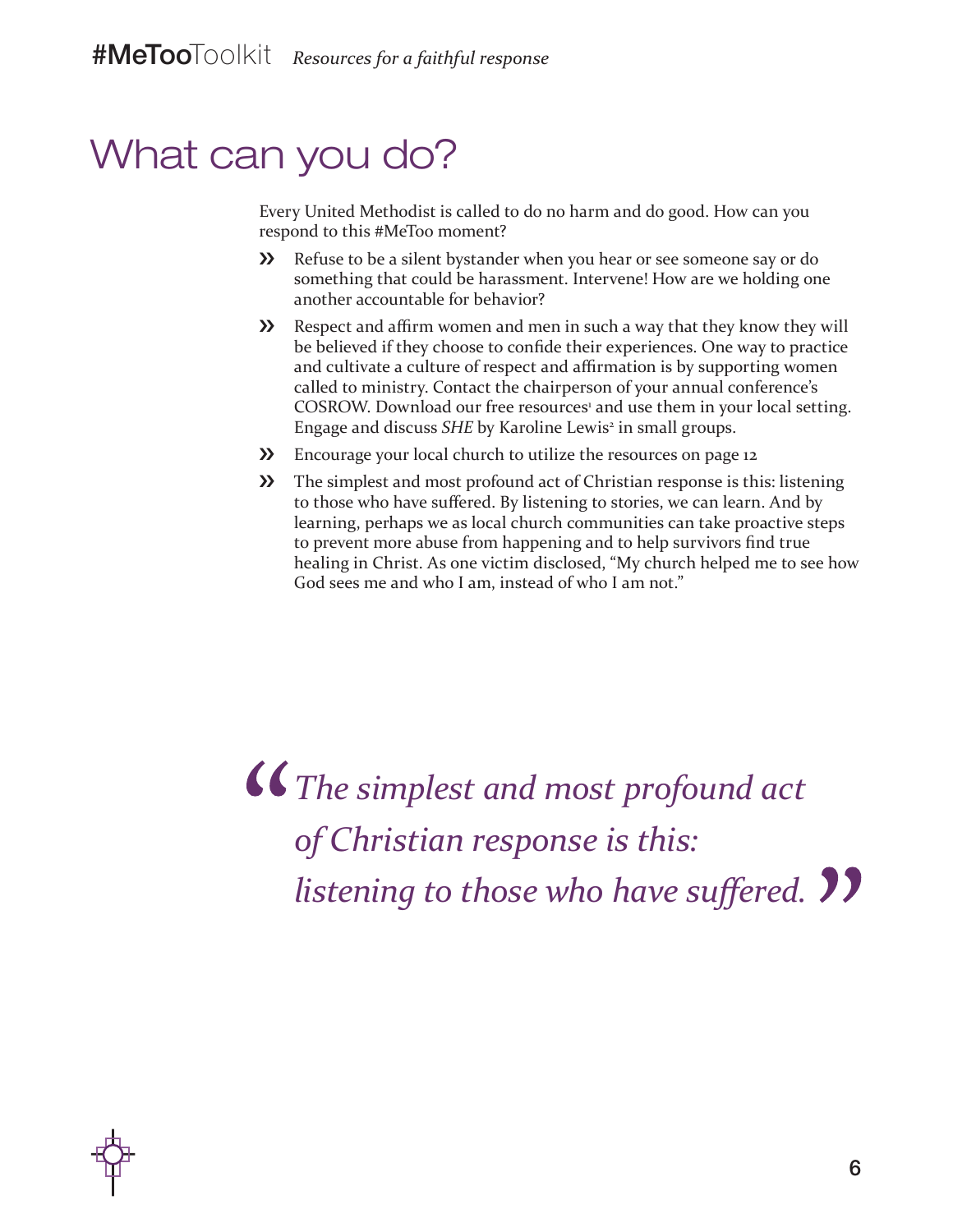### What can your local ministry do?

Provide professional counseling services for victims. Additionally, at any Church related education/awareness event, have resources from your community in your event, especially sexual assault or rape crisis counselors.

- **>>** Insist on education within your local ministry about the policy and process for filing a formal complaint<sup>3</sup> of sexual misconduct and regarding your state's laws.4 Make it an agenda item at your next Charge Conference, and Staff-Parish Relations Committee meeting. Ensure that the Staff-Parish Relations Committee is trained in the policy and complaint process of The UMC.
	- » Have conversation in small group settings (including the youth) and speak from the pulpit regarding…
	- » ¶161 and the Social Principles.5 Consider utilizing the #HerTruth Video, Discussion Guide & Church Assessment from the North Alabama COSROW.<sup>6</sup>
	- » The joint statement from the Council of Bishops and the General Commission on the Status and Role of Women7 in the appendix. Please utilize the Reflection questions on page 12.
	- » Holistic biblical ethics of sex and sexuality.8
	- » Expansive language.9, <sup>10</sup>
- **>>** Include the bulletin inserts in the appendix and from the General Board of Church and Society in your worship bulletin this week and regularly.<sup>11</sup>
- **>>** Offer studies for those who have been abused, even years ago. Resource: Is Nothing Sacred? By Marie M. Fortune<sup>12</sup>, discussion guide found on page 8.
- **>>** Institute a prevention program at your seminary or campus ministry.<sup>13</sup>
- **EXECUTE:** Post the Sexual Ethics Flyer from the Appendix in your ministry site.<sup>14</sup>
- **>>** Other resources can be found on page  $12.^{15, 16, 17}$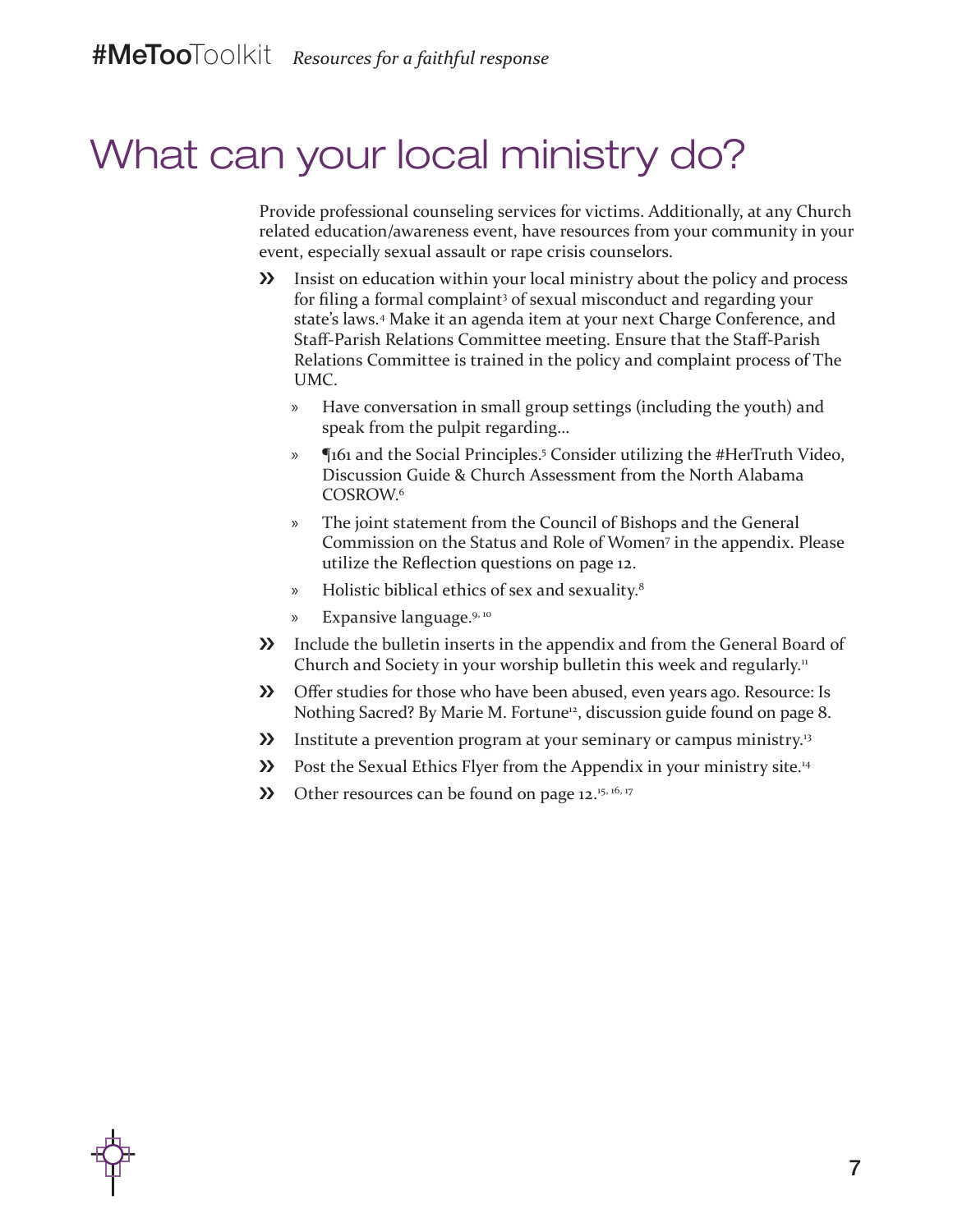### Book Discussion

#### IS NOTHING SACRED? BY MARIE FORTUNE

The #MeToo movement has been spiritually powerful because of the overwhelming number of personal testimonies from those who have been on the receiving end of sexual misconduct. Moreover, an overwhelming and shameful number of stories of misconduct have taken place within the realm of the church. These witnesses do not allow us as the hearers, as the community of faith, to forget the human cost of the sin of sexual misconduct. *Is Nothing Sacred?* By Marie Fortune shares faithfully and anonymously the stories of multiple women, each abused by the pastor of their congregation, and offers an opportunity for reflection upon the nuances and varieties of sexual harassment, misconduct, and assault, just by considering one congregation. You are invited to be a receptive and empathetic reader of these stories, opening yourself up to refection, self-evaluation, and planning for action within your church and society. Below is a discussion guide to participate in on your own or in a small group.

- 1. What were the various ways that these women were made vulnerable?
- 2. Were there warning signs that the minister struggled with issues of boundaries and power? What were those warning signs?
- 3. What common threads do you notice between the stories of the women?
- 4. How did the women strive to establish or maintain appropriate boundaries? How were they broken and disregarded?
- 5. Who is ultimately responsible for this misconduct?
- 6. What (and who) was protected?
- 7. What changed in the women's perception of their church? Of their pastor? Of themselves?
- 8. How did the women act or rise against what was happening to themselves and others?
- 9. What feelings emerged for those who had been victimized?
- 10. What roles and personal traits did the minister use to his advantage to manipulate the women?
- 11. Who had the power to shape the narrative about the nature of these relationships? How was that power used?
- 12. How did people receive the women's various stories? What was helpful? What was not helpful?
- 13. "Who's going to believe you?" How do we ensure that this threat is always an empty one?
- 14. How did the women in the story channel their anger and hurt? What made it possible to move from anxiety, flippancy, depression, and immobility to intention and cleansing anger?
- 15. What feelings did this book evoke in you? What insights did you gain?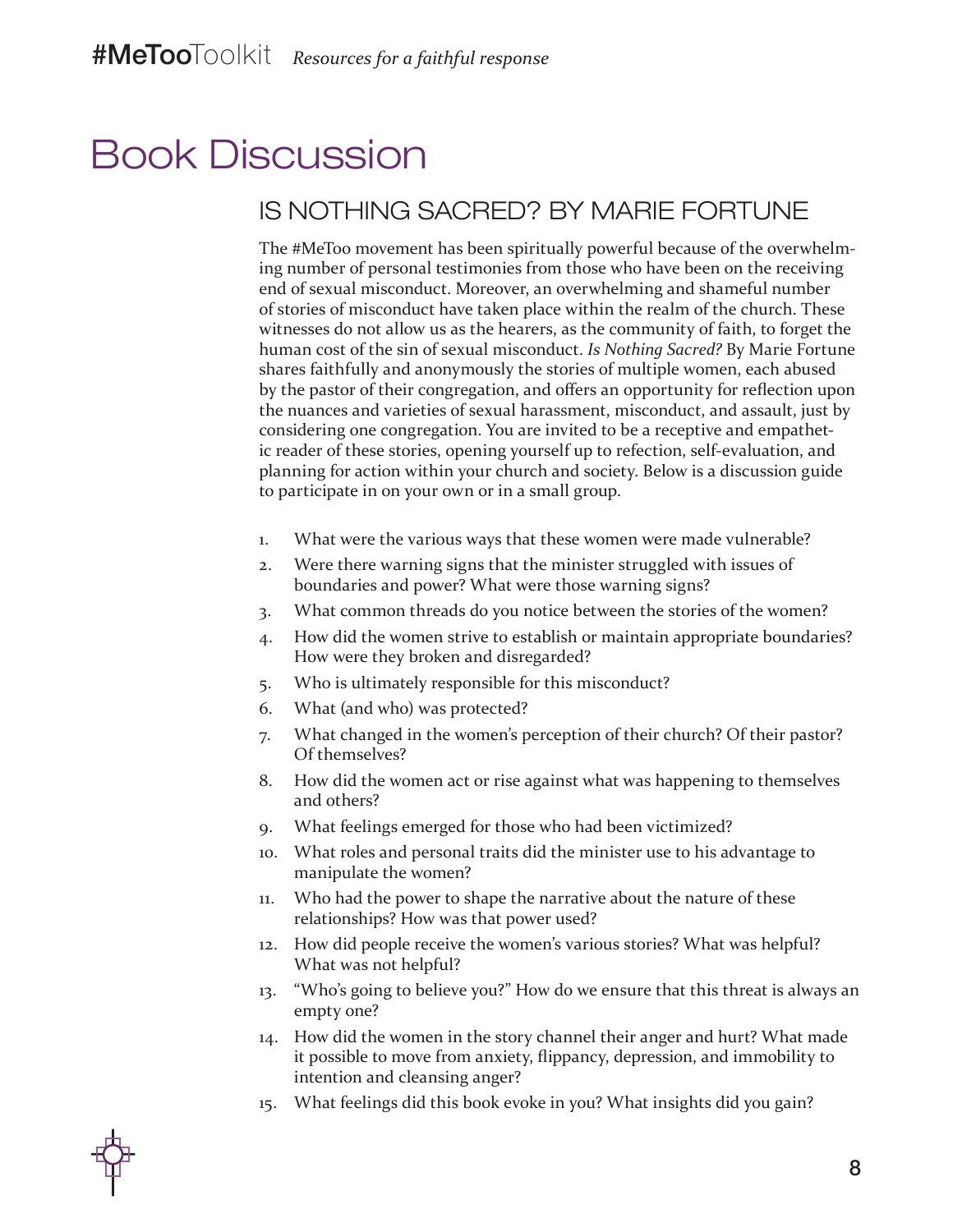### Liturgical Resources

#### Litany Adapted From Psalm 91

Don't we live in the shelter of the Most High? **Don't we abide in the shadow of the Protector?** Only some get to say to the Divine One, **"My refuge and my fortress; my Creator, in whom I trust."**  For we did not deliver them from the snare of abuse **and from the deadly shame;**  May we cover one another with feathers of the Holy One, **under whose wings the vulnerable find refuge,**  whose faithfulness molds us into a shield.

Women and children fear the terror of night, **the harassment that flies by day,**  the pestilence that stalks in darkness, **the destruction of their bodies and spirits.** 

We resolve to work toward a world where abuse will not come near you. **We long to see with our eyes abusers held accountable**  and this place become a refuge.

Because you have made known the trespasses against you, **we vow that no evil shall befall you.** Angels have been sent to tend and guard you! **May we, too, bear you up rather than tear you down.** 

Deliver us from the sin of sexual misconduct! **Answer those who call for help,**  by sending us to be with those in distress, **to rescue and honor.** 

**Through abundant life God will satisfy,**  and make salvation known.

*Alexa Eisenbarth*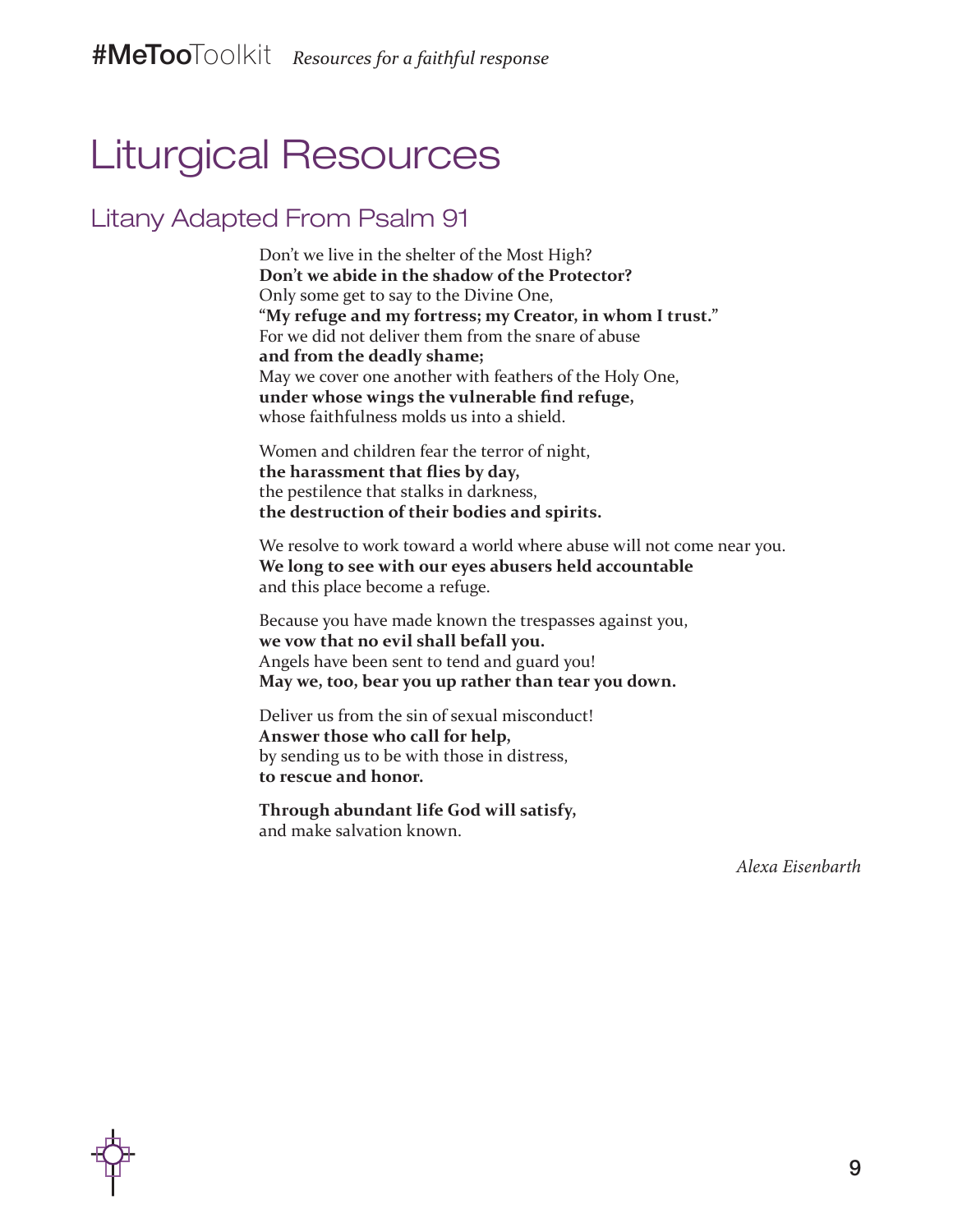#### Prayer of Healing

Strengthen those who finally speak up, Create safety for stories to emerge, Embolden our community to examine itself, Shine the light on abusive power, Commit to holiness in every relationship, No matter how small the interaction, Holy holy holy, may we be.

*Rabbi Jill Berkson Zimmerman18*

#### Call to Worship

God of refuge, prepare us to be sanctuaries. Spirit of strength, make us into tabernacles. Christ our shepherd, help us protect the vulnerable, and discern wolves from sheep. Uncover the truth in the midst of us. May it set us free.

*Alexa Eisenbarth*

#### Prayer of Confession

Most merciful God, we confess that we have sinned against you in thought, word, and deed, by what we have done, and by what we have left undone. We have not loved you with our whole heart; we have not loved our neighbors as ourselves. We are truly sorry and we humbly repent, for the sake of Jesus Christ, have mercy on us and forgive us; that we may delight in your will, and walk in your ways, to the glory of your Name. Amen.

*Adapted from the Book of Common Prayer*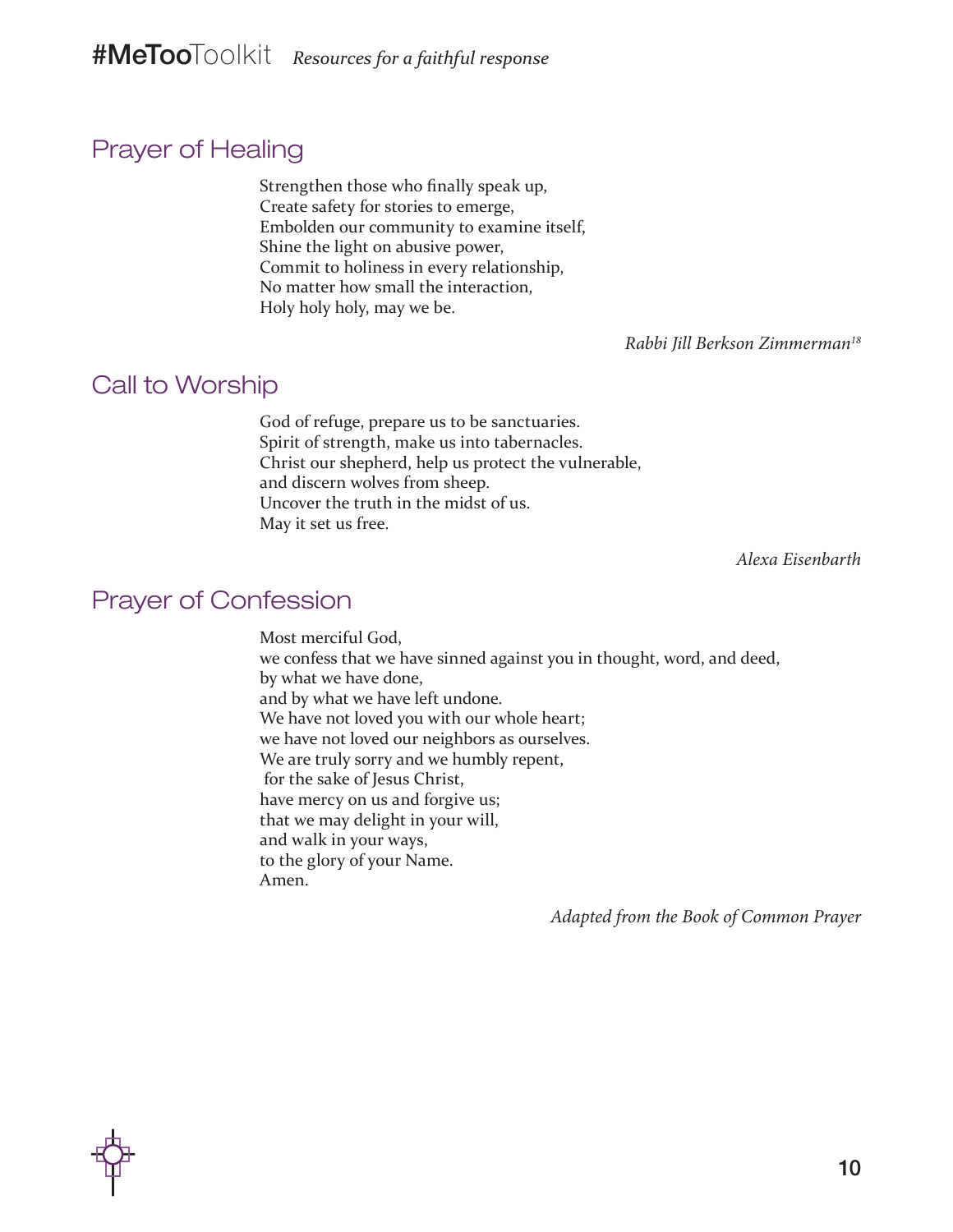#### **Reflection**

*1 John 3:18 "Little children, let us love, not in word or speech, but in truth and action."*

The #MeToo movement, founded by Tarana Burke, an African-American activist, has seemed like the Spirit of Truth moving through our world, uncovering that which has been hidden in plain sight for decades. When we turn to our Bibles, we realize that #MeToo stories have been hidden in plain sight for millennia (Genesis 34, 39, Judges 19-21, 2 Samuel 11, 13, Ruth 2:1-9). Muriel Rukeyser, an American poet of the 20th century, prophesied, "What would happen if one woman told the truth about her life? The world would split open." The world has surely been, is being, and will continue to be split open by the countless people who tell their stories of sexual harassment, assault, and misconduct. As Christians, as United Methodists, we must listen to the Spirit of Truth, and respond with integrity. We are able to bravely enter into this process of listening, repentance, and faithful response because of the power and love of Christ in which our salvation, our identity as beloved, is assured.

- 1. What actions can we take as a local church to protect the vulnerable, care for the broken-hearted, and seek justice?
- 2. Are we living up to the value commitments of The United Methodist Church as stated in The Social Principles and The Book of Resolutions (see page one) as a local church? How might we hold our Annual Conference accountable to these commitments and policies?
- 3. Do the women and children in our midst trust that the church leadership, will believe them if they come forward with the stories of their own experiences?
- 4. Do we trust, respect, and affirm women and young people in church leadership; communicating we trust them in other areas as well?
- 5. How does our church talk about restoration or redemption? Who is it for? What is the process of redemption? Is this harmful or helpful? If helpful, for whom?
- 6. Do we compel people to forgive their abusers without holding abusers accountable? What might this do to someone who has been victimized?
- 7. What do we do when someone reports abuse to us? What are we supposed to do?
- 8. What might we say to someone who is behaving or speaking inappropriately? How are we holding one another accountable for our actions? Have we rehearsed how to intervene?
- 9. Have we hosted a training for our congregation focusing on maintaining healthy boundaries which uphold the dignity of all people?
- 10. Are we committed to being a refuge to people who experience sexual misconduct, harassment, and assault? Are we committed to their restoration of dignity and wholeness?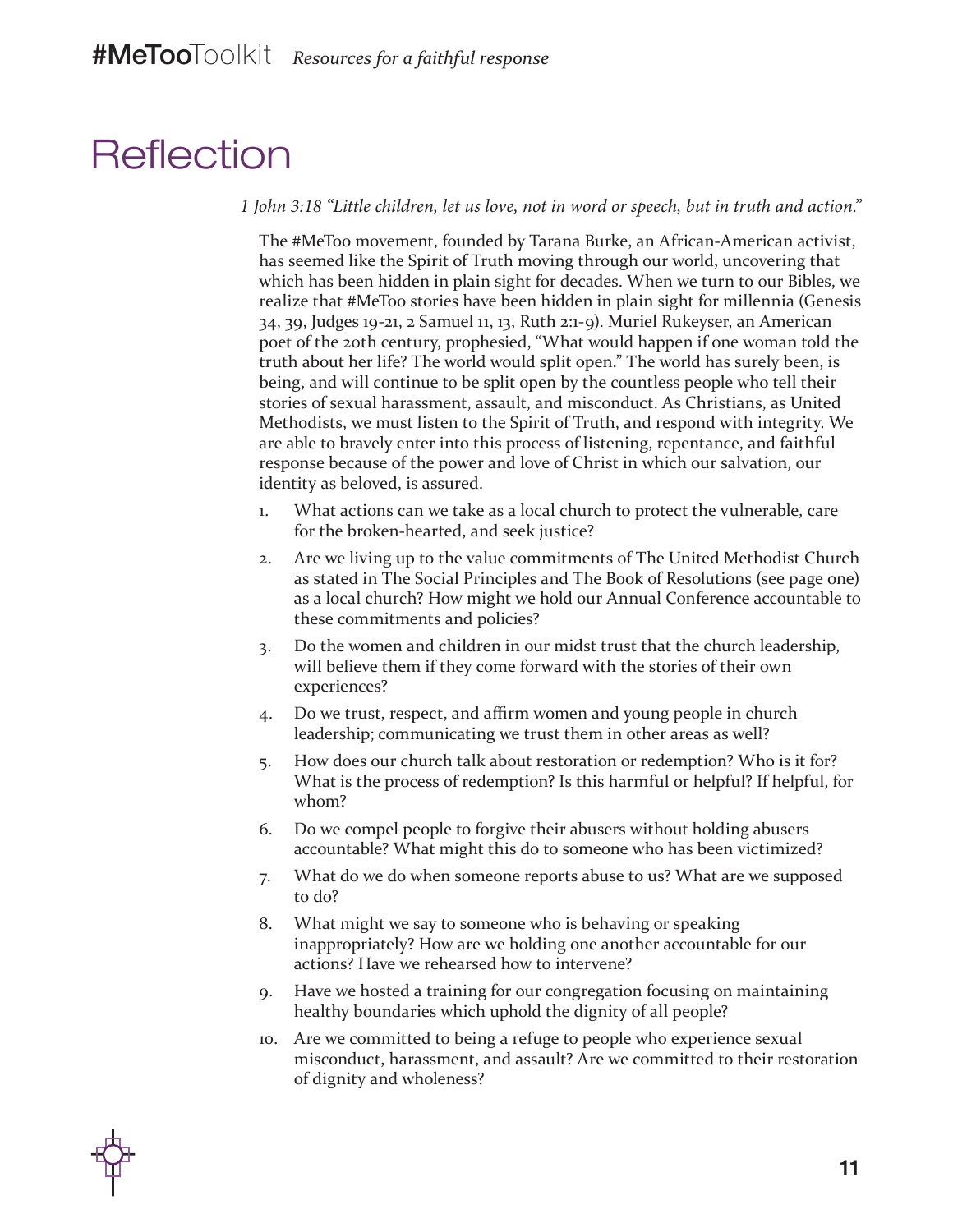### **Resources**

| $\mathbf{I}$   | Free Resources from The General Commission on<br>the Status and Role of Women                                                              | www.gcsrw.org                                                                                                                  |
|----------------|--------------------------------------------------------------------------------------------------------------------------------------------|--------------------------------------------------------------------------------------------------------------------------------|
|                | 2 SHE by Karoline Lewis: book, discussion guide,<br>and more                                                                               | https://www.cokesbury.com/prod-<br>uct/9781501804946/she/                                                                      |
| $\overline{3}$ | Policies and Complaint Process of The United<br><b>Methodist Church</b>                                                                    | The Book of Discipline of The United Methodist<br>Church [362 http://umsexualethics.org/com-<br>plaint-process/                |
| 4              | <b>State Laws</b>                                                                                                                          | www.adultsabusedbyclergy.org/statelaws.html                                                                                    |
| 5              | The Social Principles of The United Methodist<br>Church                                                                                    | http://main.umc-gbcs.org/social-princi-<br>ples/161-ii.-the-nurturing-community                                                |
| 6              | #HerTruth Video, Discussion Guide, Church As-<br>sessment, and The Book of Discipline Appendix<br>from the North Alabama COSROW            | https://www.umcna.org/hertruth                                                                                                 |
|                | 7 Joint Statement of The Council of Bishops and<br>The General Commission on the Status and Role<br>of Women                               | http://www.umc.org/news-and-media/<br>united-methodist-leaders-respond-to-me-<br>too-and-churchtoo                             |
| 8              | "Our Whole Lives," a curriculum from the Unitar-<br>ian Universalist and United Church of Christ for<br>all ages                           | http://www.ucc.org/justice_sexuality-educa-<br>tion our-whole-lives                                                            |
| $\mathbf Q$    | <b>Expansive Language Liturgical Resources</b>                                                                                             | http://www.gcsrw.org/Resources/WorshipRes-<br>ources/LiturgicalResources.aspx                                                  |
|                | 10 God of the Bible, a study on expansive language                                                                                         | http://www.gcsrw.org/Resources/Curriculum.<br>aspx                                                                             |
| 11             | Bulletin Insert by The General Board of Church<br>and Society                                                                              | http://main.umc-gbcs.org/content/articles/<br>Womensrights.pdf                                                                 |
|                | 12 Is Nothing Sacred? By Marie Fortune                                                                                                     | ISBN: 978-1-55635-862-3                                                                                                        |
|                | 13 Sexual Misconduct Prevention Resources for<br>Seminaries and Campus Ministries                                                          | https://preventionnavigator.rainn.org/                                                                                         |
|                | 14 Sexual Ethics Flyer                                                                                                                     | http://umsexualethics.org/wp-content/up-<br>loads/2015/06/GCSRW-Sexual-Ethics-Fly-<br>$er-0420105-Crops.pdf$                   |
| 15             | Time's Up Now Legal Defense Fund                                                                                                           | https://www.timesupnow.com/                                                                                                    |
| 16             | "Sexual Misconduct in The United Methodist<br>Church: US Update"                                                                           | http://www.gcsrw.org/Portals/13/Sexual%20<br>Misconduct%20in%20the%20United%20Meth-<br>odist%20Church%2orevised%20Jan%2019.pdf |
| 17             | RAINN (Rape, Abuse & Incest National Network):<br>Resources for recovery from sexual violence, pub-<br>lic policy & education, prevention. | https://www.rainn.org/                                                                                                         |
|                | 18 Prayer of Healing, Rabbi Jill Berkson Zimmerman                                                                                         | http://www.ravjill.com/2017/10/29/heal-<br>ing-prayer-metoo/                                                                   |

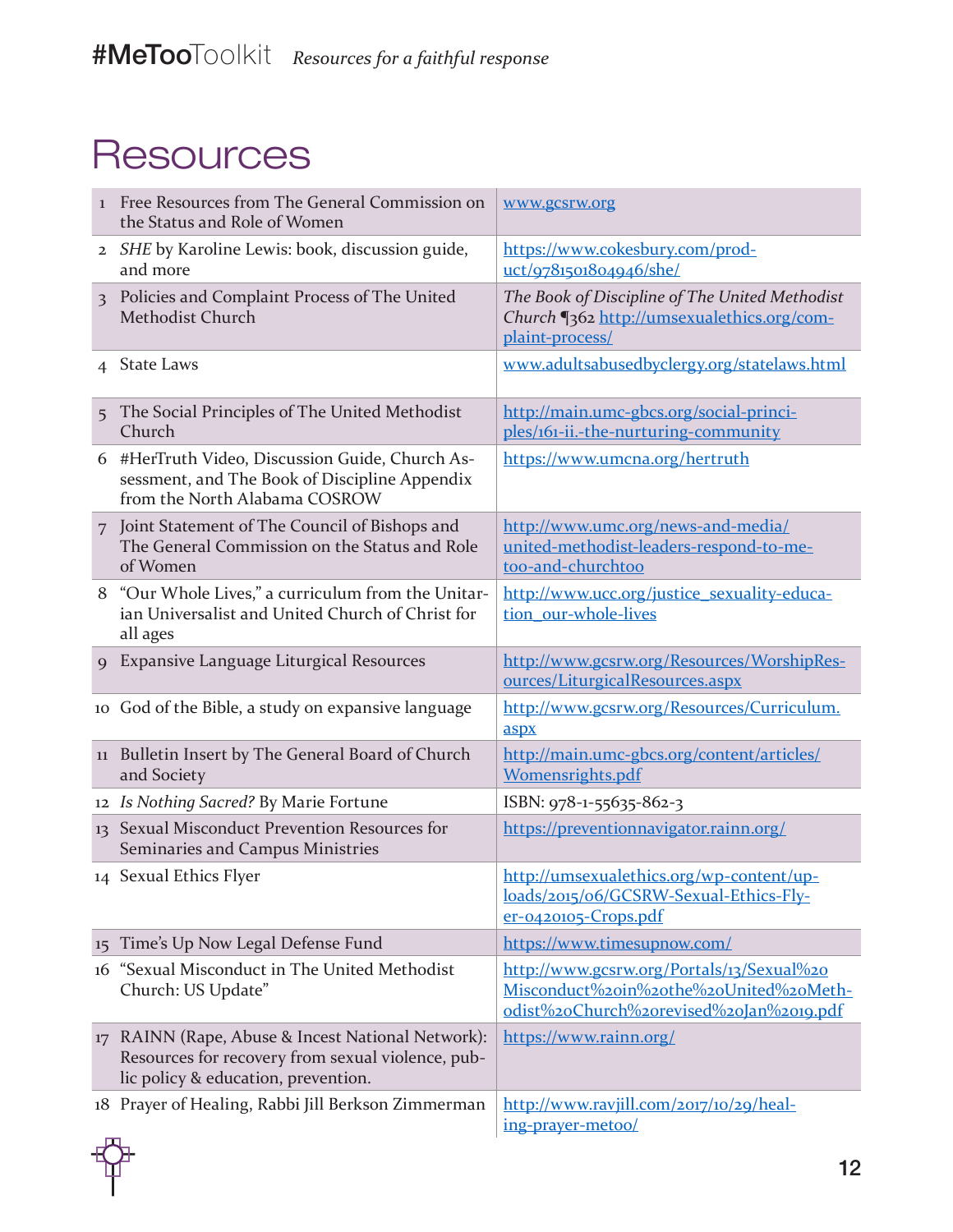

Joint Statement of The Council of The Council of The Council of The Council of The Council of The Council of The Council of The Council of The Council of The Council of The Council of The Council of The Council of The Coun Bishops with **January 23, 2018 FOR IMMEDIATE RELEASE** 

#### United Methodist leaders respond to #metoo and #churchtoo movement

Over the recent weeks and months, and continuing on a seemingly daily basis, the media have been saturated with stories of persons coming forward with allegations of sexual misconduct perpetrated by individuals in positions of power and authority. The pervasiveness of the power imbalance is a part of every story being told. Responses have ranged from immediate termination of employment of the accused and bribery for silence to invitations for victims to feel shame.

The Council of Bishops together with the General Commission on the Status and Role of Women reaffirm the core beliefs found in The United Methodist Church's Social Principles which clearly state, "sexual harassment must be understood as an exploitation of a power relationship and interfering with the moral mission of the Church."

Further we recognize "sexual assault as wrong no matter the circumstances," and "among women and men, [we] reject the erroneous notion [that] one gender is superior to another." Further, our General Rules, founded by John Wesley direct us to do no harm and do good in every possible way at all times. The sin of sexual misconduct must be named by the Church at every level of ministry. Further, we must confront the environment of coarser public dialog and discourse that provides license and cover for sexual harassment, abuse and assault.

We acknowledge that the Church is also a place where sexual misconduct happens when persons in power positions choose to abuse their power. The stories are all too similar. Alleged victims are often reluctant to come forward fearing they will not be believed or they will experience retaliation and the decision to report will be held against them. Sexual misconduct is a symptom of a systemic problem within our Church and society where patriarchy flourishes.

The Church is a place for spiritual growth. Unfortunately, spiritual violence happens every time a person experiences sexual misconduct within the Church. Nothing excuses this behavior.

In November 2017, before the most recent flurry of stories came forward, the Council of Bishops affirmed, through its members, renewed commitment to addressing the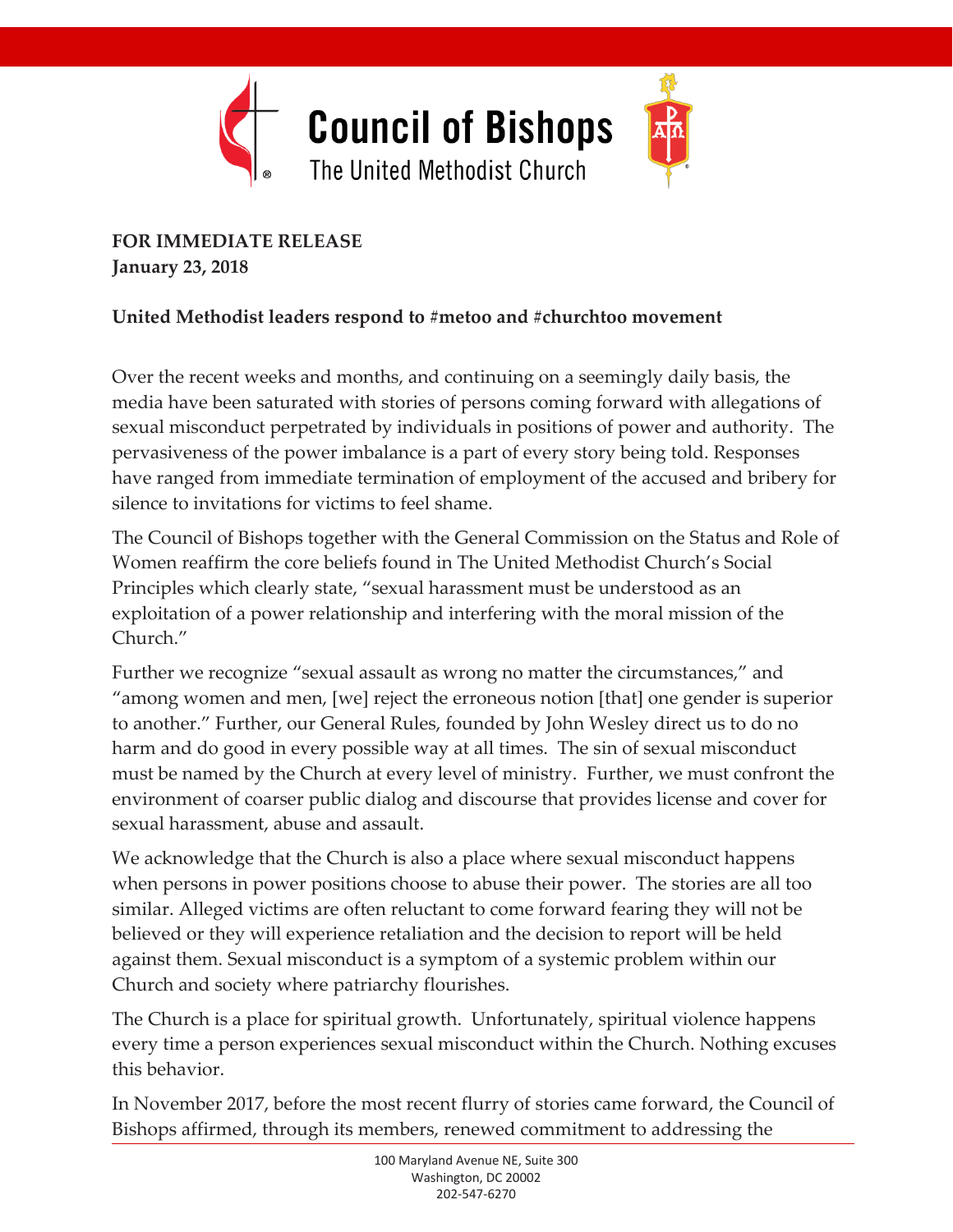systemic causes of sexual misconduct and abuse of power. Upon invitation, the General Commission on the Status and Role of Women provided two training sessions to the bishops during their recent meeting on topics of sustaining integrity in ministry and response to sexual misconduct.

The Council of Bishops is committed to leading The United Methodist Church in the prevention of sexual misconduct, to offering healing to the victims, and to finding paths for Christ's love to be shown to the perpetrator while maintaining standards of accountability.

The Council of Bishops joins with The General Commission on the Status and Role of Women to strongly encourage and support the reporting of sexual misconduct, including sexual harassment allegations within the Church. Our denomination's website, www.umsexualethics.org offers information and a toll free, confidential number for support through the General Commission on the Status and Role of Women.

To the extent of our ability, we pledge to do the right thing in every complaint received, including listening well to hear the story and developing a response which holds persons accountable and offers healing for all affected.

Brun R. Ongh

**Bishop Bruce R. Ough**  President *Council of Bishops of The United Methodist Church* 

Serry S. Malone

**Bishop Tracy Malone**  President of the Board *General Commission on the Status and Role of Women of The United Methodist Church* 

Dann Wigginstlane

**Dawn Wiggins Hare**  General Secretary *General Commission on the Status and Role of Women of The United Methodist Church* 

###

Media Contacts: **Jenn Meadows** *Director of Communications General Commission on the Status and Role of Women*  jmeadows@gcsrw.org 312.346.4900

#### **Rev. Dr. Maidstone Mulenga** *Director of Communications*

*Council of Bishops – The United Methodist Church*  mmulenga@umc-cob.org (202) 748-5172 (Work) (585)-455-5683 (Cell)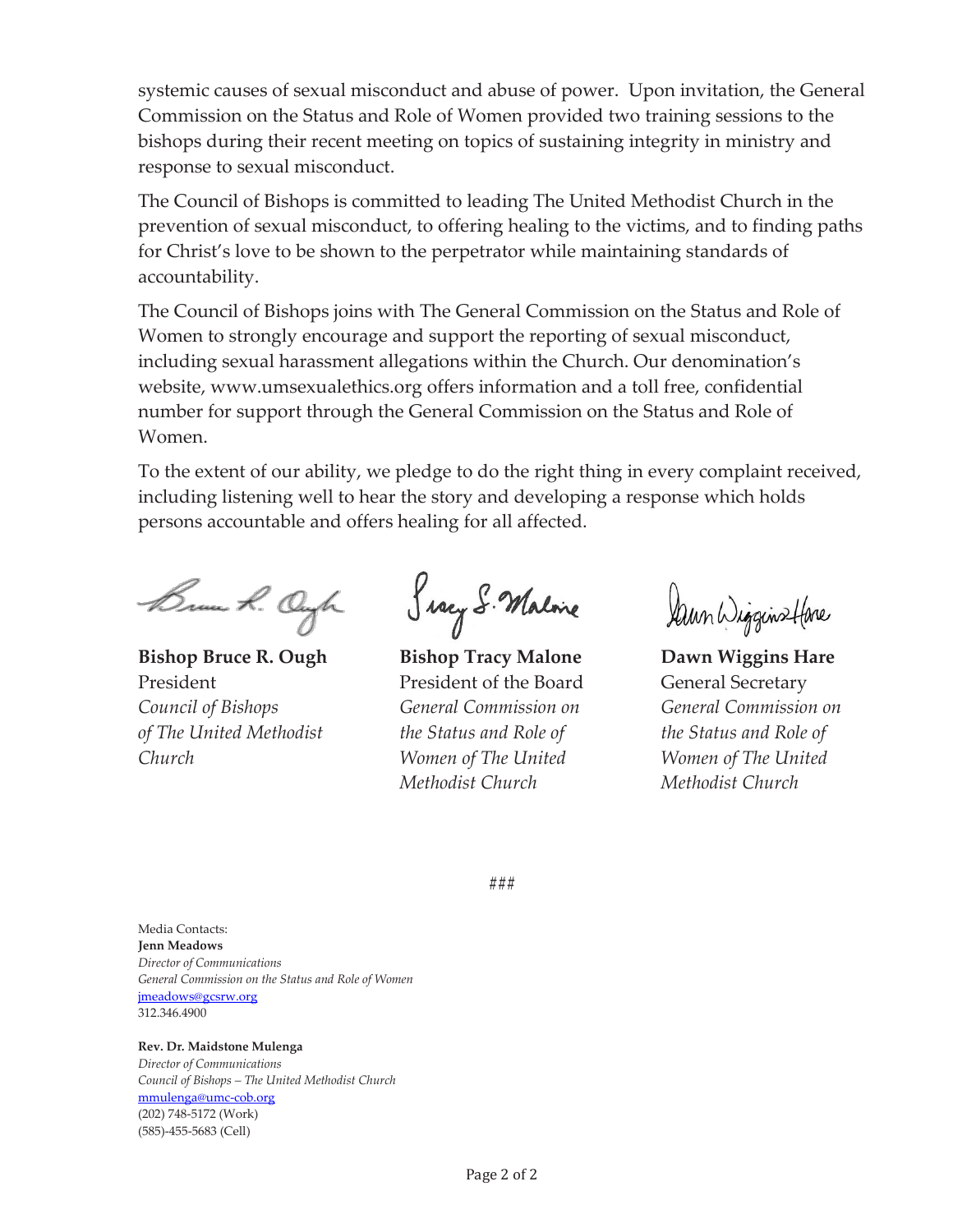| H-General Commission                                                                                                                                                                                                                                                                                                                                                                  | Pornography                                                                                                                                                                                                                                                                                      |
|---------------------------------------------------------------------------------------------------------------------------------------------------------------------------------------------------------------------------------------------------------------------------------------------------------------------------------------------------------------------------------------|--------------------------------------------------------------------------------------------------------------------------------------------------------------------------------------------------------------------------------------------------------------------------------------------------|
| THE UNITED METHODIST CHURCH<br>on the Status and<br>Role of Women                                                                                                                                                                                                                                                                                                                     | pornographic. "We deplore all forms of the commercialization, abuse, and<br>Pornography is sexually explicit material that portrays violence, abuse,<br>coercion, domination, humiliation, or degradation for the purpose<br>of arousal. Any sexually explicit material that depicts children is |
| <b>Our Social Principles</b>                                                                                                                                                                                                                                                                                                                                                          | Examples Of Sexualized Behavior Or Sexual<br>exploitation of sex." (The Book of Discipline Social Principle (161)                                                                                                                                                                                |
| on Sexual Misconduct                                                                                                                                                                                                                                                                                                                                                                  | <b>Contact:</b>                                                                                                                                                                                                                                                                                  |
|                                                                                                                                                                                                                                                                                                                                                                                       | Displaying sexually suggestive visuals                                                                                                                                                                                                                                                           |
| Church:<br>The following are defined chargeable offenses for laity and clergy<br>as established by the Book of Discipline of The United Methodist                                                                                                                                                                                                                                     | Touching another person's body, hair or clothing<br>Making sexual comments or innuendos                                                                                                                                                                                                          |
| Sexual misconduct                                                                                                                                                                                                                                                                                                                                                                     | Touching or rubbing oneself in the presence of another                                                                                                                                                                                                                                           |
| Sexual Misconduct is a betrayal of sacred trust. It is a continuum of                                                                                                                                                                                                                                                                                                                 | Kissing; fondling; sexual intercourse                                                                                                                                                                                                                                                            |
| unwanted sexual or gender-directed behaviors by either a lay or clergy                                                                                                                                                                                                                                                                                                                | Guidelines For Determining A Hostile                                                                                                                                                                                                                                                             |
| person within a ministerial relationship (paid or unpaid). It can include<br>child abuse, adult sexual abuse, harassment, rape or sexual assault,                                                                                                                                                                                                                                     | Environment:                                                                                                                                                                                                                                                                                     |
| advances,<br>sexualized verbal comments or visuals, unwelcome touching and                                                                                                                                                                                                                                                                                                            | Ask: Is the behavior                                                                                                                                                                                                                                                                             |
| use of sexualized materials including pornography, stalking, sexual abuse<br>of youth or those without capacity to consent, or misuse of the pastoral                                                                                                                                                                                                                                 | Sexual in nature or gender specific?                                                                                                                                                                                                                                                             |
| or ministerial position using sexualized conduct to take advantage of the                                                                                                                                                                                                                                                                                                             | Unwelcome?                                                                                                                                                                                                                                                                                       |
| vulnerability of another (The Book of Discipline (161)                                                                                                                                                                                                                                                                                                                                | Severe or pervasive enough to interfere with one's ability to work,<br>get an education, or participate in ministry?                                                                                                                                                                             |
| Sexual Harassment                                                                                                                                                                                                                                                                                                                                                                     |                                                                                                                                                                                                                                                                                                  |
| or demand,<br>exclusively sexual issue. Sexual harassment includes, but is not limited to,<br>understood as an exploitation of a power relationship rather than as an<br>either verbal or physical, that is reasonably perceived by the recipient<br>as demeaning, intimidating or coercive. Sexual harassment must be<br>Sexual Harassment is "any unwanted sexual comment, advance, | Ministerial Leaders (Clergy And Laity)<br>Are In Positions Of Power. Always.                                                                                                                                                                                                                     |
| the creation of a hostile or abusive working environment resulting from<br>(61.1)<br>discrimination on the basis of gender." (The Book of Discipline "1                                                                                                                                                                                                                               |                                                                                                                                                                                                                                                                                                  |
| Sexual Abuse                                                                                                                                                                                                                                                                                                                                                                          | how to respond to and prevent sexual misconduct in The United Methodist<br>laity, clergy, church leaders, and anyone interested in finding resources on<br>UMSexualEthics.org is a dedicated website to provide information for                                                                  |
| Sexual Abuse is a form of sexual misconduct and occurs when a person                                                                                                                                                                                                                                                                                                                  | Church.                                                                                                                                                                                                                                                                                          |
| counselor, youth leader, or other position of leadership) engages in sexual<br>within a ministerial role of leadership (lay or clergy, pastor, educator,<br>contact or sexualized behavior with a congregant, client, employee,<br>student, staff member, coworker, or volunteer.                                                                                                     | If you believe you have been a victim of sexual harassment, misconduct,<br>abuse, or assault in your community of faith please call GCSRW's<br>confidential toll free number for support: 1-800-523-8390.                                                                                        |